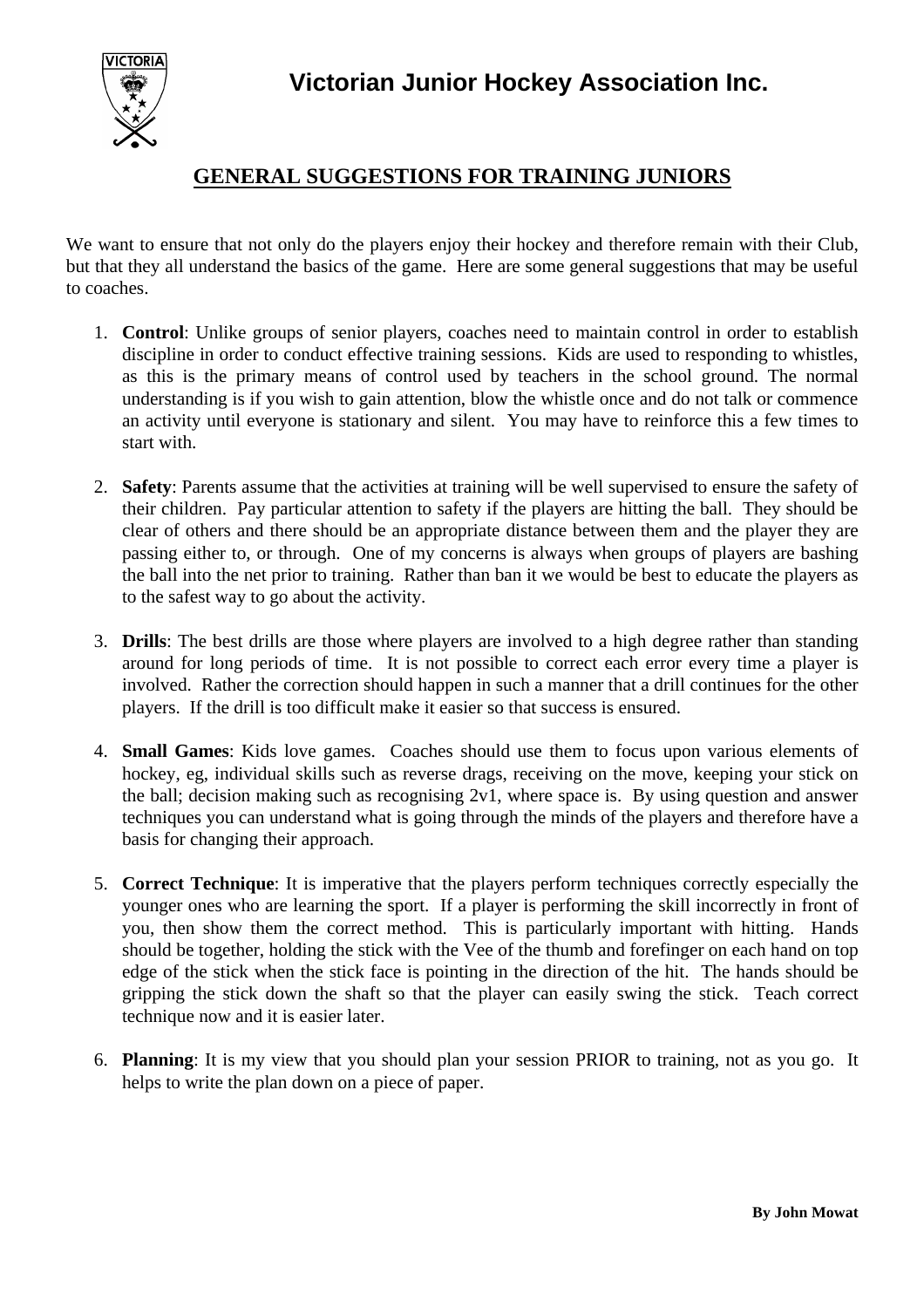

## **SUGGESTED TRAINING FORMAT FOR JUNIORS**

This is simply a training format that you might follow if you do not have one that you currently use.

| 0-5 minutes:          | Warm-up, 2 laps or something similar to get the players used to the notion of warm-<br>ups. You might also run through some simple stretches. |
|-----------------------|-----------------------------------------------------------------------------------------------------------------------------------------------|
| 5-10 minutes:         | Small game to get them going. You might emphasize something you practiced the<br>previous week.                                               |
| 10-20 minutes:        | Introduce a skill and practice it in a drill that involves everyone.                                                                          |
| $20-30$ minutes:      | Small game with emphasis on the skill just practiced.                                                                                         |
| <b>30-35 minutes:</b> | Drink break.                                                                                                                                  |
|                       | <b>35-45 minutes:</b> Another skill/drill segment.                                                                                            |
| 45-55 minutes:        | Small game with skill emphasis.                                                                                                               |

End of session.

The object of the sessions should be to involve the players as much as possible. Therefore rather than have small games of 8 v 8, you would have 2 games of 4v4 to accentuate the involvement of the players. All players should experience some success at some skill during the session. They all pay fees so should receive equal attention.